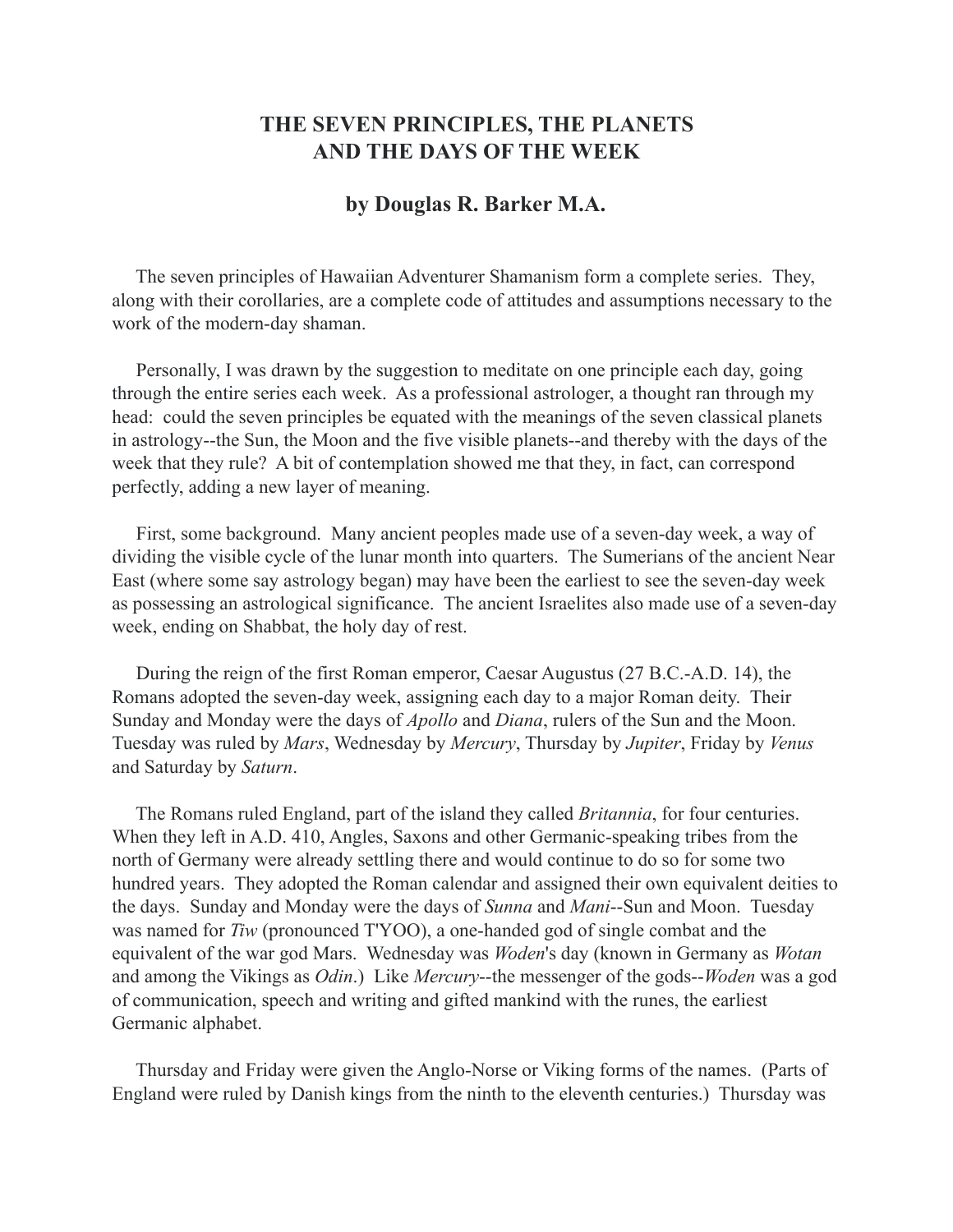*Thor*'s day. Like *Jupiter* he was a powerful god of storms who wielded the lightning bolt and could use it as a weapon. *Freya*, the goddess of love, became the patron of Friday. The Roman god *Saturnus* remained the ruler of Saturday (the Anglo-Saxons having perhaps no close equivalent.)

 But it would be an error to view these correspondences as merely arbitrary. They correlate in fact to the actual energetic qualities of the days of the week. Sensitive people are sometimes able to feel these qualitative differences. (I once knew a fellow in Germany who stated in an interview in a newsletter that he could sense the differences in the quality of light on the different days and that the differences equated with the planetary attributions.)

 The seven shamanic principles can also equate perfectly with the astrological meanings of the seven planets.

 IKE--The world is what you think it is--corresponds to the *Moon*. The Moon rules not only feelings and emotions but also the imagination, magic, the world of dreams (and illusions), memory, habits, the unconscious and the past. Our belief systems are anchored in our past experiences and the memories we retain of them. The more unconscious these core beliefs are, the more they mold us and determine the timeline we follow. Changing these habitual belief systems so that they work for us, rather than sabotaging our efforts, is one of the major tasks of the budding shaman. The magic of belief is what draws our desires into manifestation and imagining new possibilities can be a most liberating experience. Our dream of life changes for the better.

 KALA--There are no limits--corresponds to *Jupiter*. The king of the gods brings meaning and significance--the big picture. Commonly associated with expansion, Jupiter enables us to constantly discover new meaning by going beyond the limits we have previously known. *Jupiter* is also associated with faith, hope, growth and optimism--all characteristics of the collapse of limitations and the vision of new worlds to explore. Anything now seems possible.

 MAKIA--Energy flows where attention goes--is mercurial in nature. Our capacity for logic and reason, following the thread of an argument or anything else with mental interest, is under the rulership of *Mercury*. He links our thoughts together and enables us to direct our attention. But *Mercury* is amoral--he is also the god of con artists (who have the 'gift of gab') and thieves. It therefore requires consciousness to rightly focus our attention along the proper channels and hold it there, avoiding distractions.

 MANAWA--Now is the moment of power--relates to the planet *Mars*. Our energy, our drive and courage are characteristics of *Mars*. He wants what he wants and he wants it now. Healthy aggression, competition, libido, the sex drive--all are *Mars* in action. The determination to reach our goals is activated when we put aside all procrastination, express